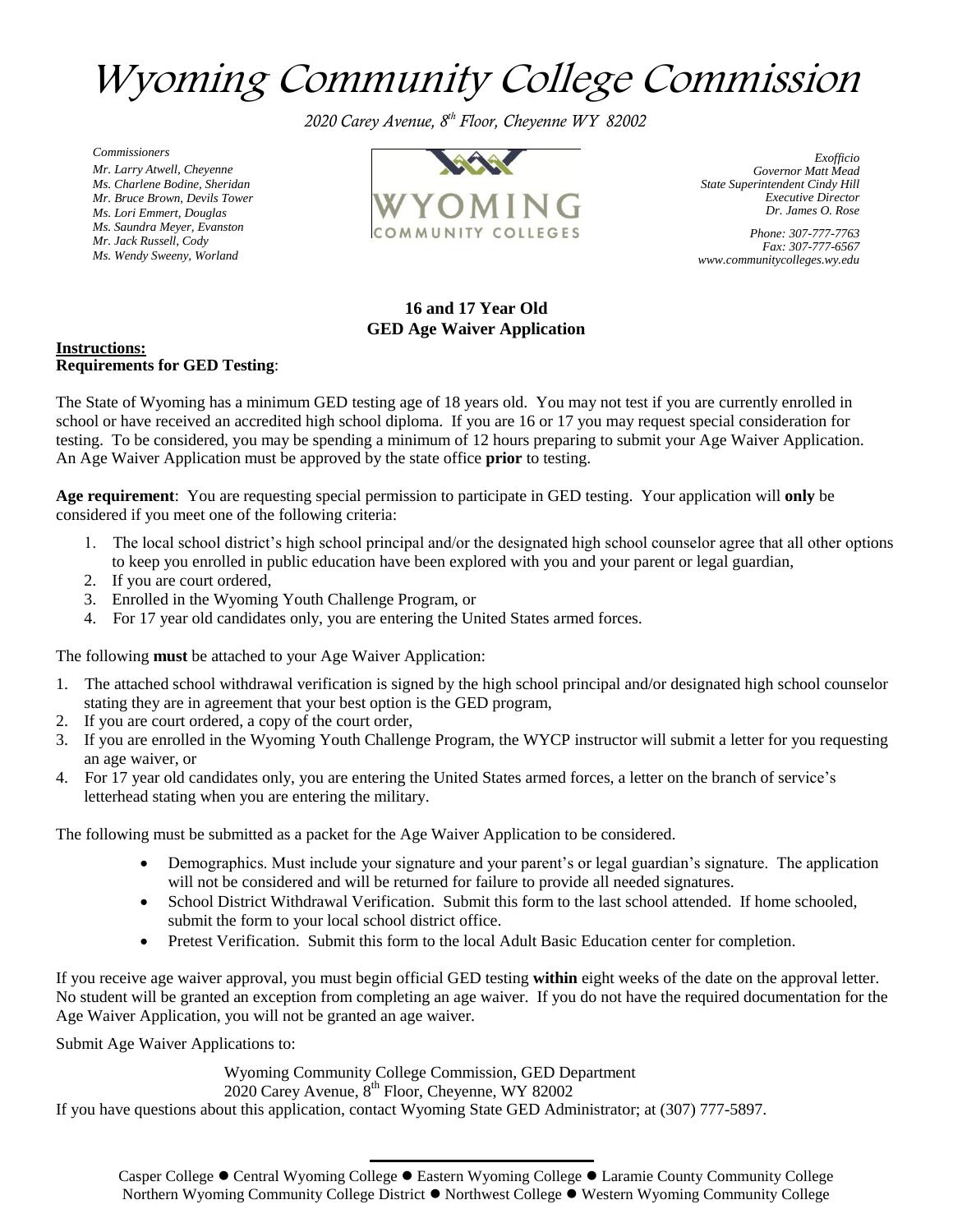### **16 and 17 Year Old GED Age Waiver Application Demographics**

## **PLEASE TYPE OR PRINT IN INK**

| Name: $\Box$ Mr. $\Box$ Ms. | Date:                                       |
|-----------------------------|---------------------------------------------|
|                             | Date of Birth:                              |
|                             | Social Security #: $\overline{\phantom{a}}$ |
| City, State Zip:            | Phone Number:                               |

Mark the reason for the waiver request.

İ School withdrawal:

Required documentation:

Completed school district withdrawal verification

\_\_\_\_\_Court Ordered: Required documentation:

Copy of court order

\_\_\_\_\_Wyoming Youth Challenge Program:

Required documentation:

WYCP Letter

#### **17 Years Old Only:**

Armed Forces:

Required documentation:

Letter from Branch of Service

Briefly explain the circumstance checked. Use back of this sheet or additional pages if needed.

**X**\_\_\_\_\_\_\_\_\_\_\_\_\_\_\_\_\_\_\_\_\_\_\_\_\_\_\_\_\_\_\_\_\_\_\_\_\_\_\_\_\_\_\_\_\_\_ **X**\_\_\_\_\_\_\_\_\_\_\_\_\_\_\_\_\_\_\_\_\_\_\_\_\_\_\_\_\_\_\_\_\_\_\_\_\_\_\_\_\_\_ **Applicant's Signature Parent's or Legal Guardian's Signature**

You will be notified, by mail, of approval or denial. It will be your responsibility to provide the testing center with a copy of your approval letter prior to testing. If you have questions about the application, please contact Troy Tallabas, GED Administrator at; (307) 777-5897.

\_\_\_\_\_\_\_\_\_\_\_\_\_\_\_\_\_\_\_\_\_\_\_\_\_\_\_\_\_\_\_\_\_\_\_\_\_\_\_\_\_\_\_\_\_\_\_\_\_\_\_\_\_\_\_\_\_\_\_\_\_\_\_\_\_\_\_\_\_\_\_\_\_\_\_\_\_\_\_\_\_\_\_\_\_\_\_\_\_\_\_\_\_ \_\_\_\_\_\_\_\_\_\_\_\_\_\_\_\_\_\_\_\_\_\_\_\_\_\_\_\_\_\_\_\_\_\_\_\_\_\_\_\_\_\_\_\_\_\_\_\_\_\_\_\_\_\_\_\_\_\_\_\_\_\_\_\_\_\_\_\_\_\_\_\_\_\_\_\_\_\_\_\_\_\_\_\_\_\_\_\_\_\_\_\_\_ \_\_\_\_\_\_\_\_\_\_\_\_\_\_\_\_\_\_\_\_\_\_\_\_\_\_\_\_\_\_\_\_\_\_\_\_\_\_\_\_\_\_\_\_\_\_\_\_\_\_\_\_\_\_\_\_\_\_\_\_\_\_\_\_\_\_\_\_\_\_\_\_\_\_\_\_\_\_\_\_\_\_\_\_\_\_\_\_\_\_\_\_\_ \_\_\_\_\_\_\_\_\_\_\_\_\_\_\_\_\_\_\_\_\_\_\_\_\_\_\_\_\_\_\_\_\_\_\_\_\_\_\_\_\_\_\_\_\_\_\_\_\_\_\_\_\_\_\_\_\_\_\_\_\_\_\_\_\_\_\_\_\_\_\_\_\_\_\_\_\_\_\_\_\_\_\_\_\_\_\_\_\_\_\_\_\_

| FOR WYOMING COMMUNITY COLLEGE COMMISSION ADMINISTRATIVE USE ONLY: |               |                                        |  |  |  |  |
|-------------------------------------------------------------------|---------------|----------------------------------------|--|--|--|--|
| Approved $\Box$                                                   | Denied $\Box$ | Additional Information Required $\Box$ |  |  |  |  |
|                                                                   |               |                                        |  |  |  |  |
|                                                                   |               |                                        |  |  |  |  |
|                                                                   |               |                                        |  |  |  |  |
|                                                                   |               |                                        |  |  |  |  |
|                                                                   |               |                                        |  |  |  |  |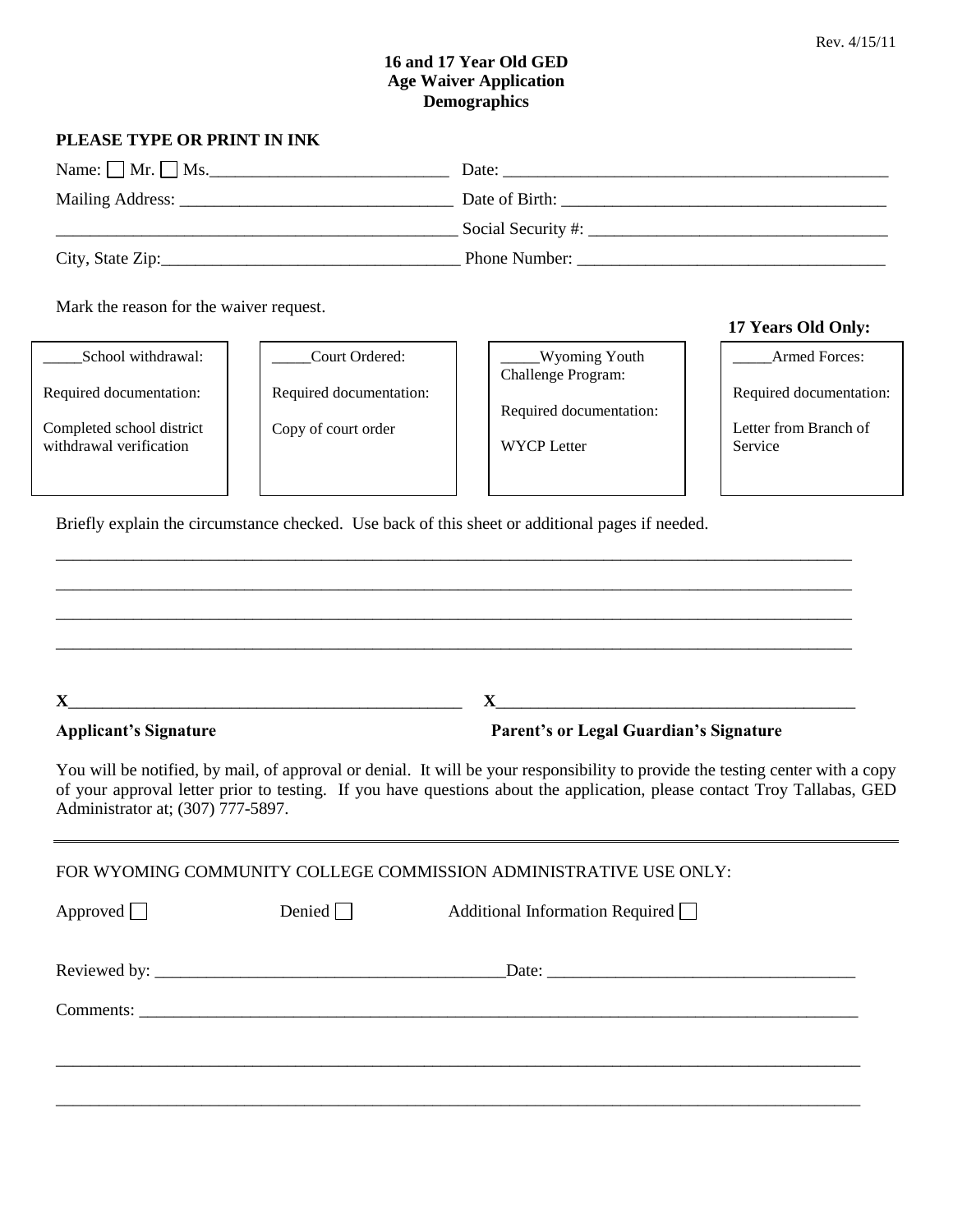#### **16 and 17 Year Old GED Age Waiver Application School District Withdrawal Verification**

#### **Submit this form to the local school district office.**

Wyoming GED policy states that unless court ordered a GED candidate must not be currently enrolled in an accredited school or have received a high school diploma. In order to verify that the candidate is eligible to participate in the GED program the following information is needed.

According to policy, the local school district must provide a statement outlining that it is his/her agreement that the candidates' best option is the GED program. This must be signed by the school district representative.

\_\_\_\_\_\_\_\_\_\_\_\_\_\_\_\_\_\_\_\_\_\_\_\_\_\_\_\_\_\_\_\_\_\_\_\_\_\_\_\_\_\_\_\_\_\_\_\_\_\_\_\_\_\_\_\_\_\_\_\_\_\_\_\_

\_\_\_\_\_\_\_\_\_\_\_\_\_\_\_\_\_\_\_\_\_\_\_\_\_\_\_\_\_\_\_\_\_\_\_\_\_\_\_\_\_\_\_\_\_\_\_\_\_\_\_\_\_\_\_\_\_\_\_\_\_\_\_\_ \_\_\_\_\_\_\_\_\_\_\_\_\_\_\_\_\_\_\_\_\_\_\_\_\_\_\_\_\_\_\_\_\_\_\_\_\_\_\_\_\_\_\_\_\_\_\_\_\_\_\_\_\_\_\_\_\_\_\_\_\_\_\_\_

Please return completed form to the local Adult Basic Education Office at: